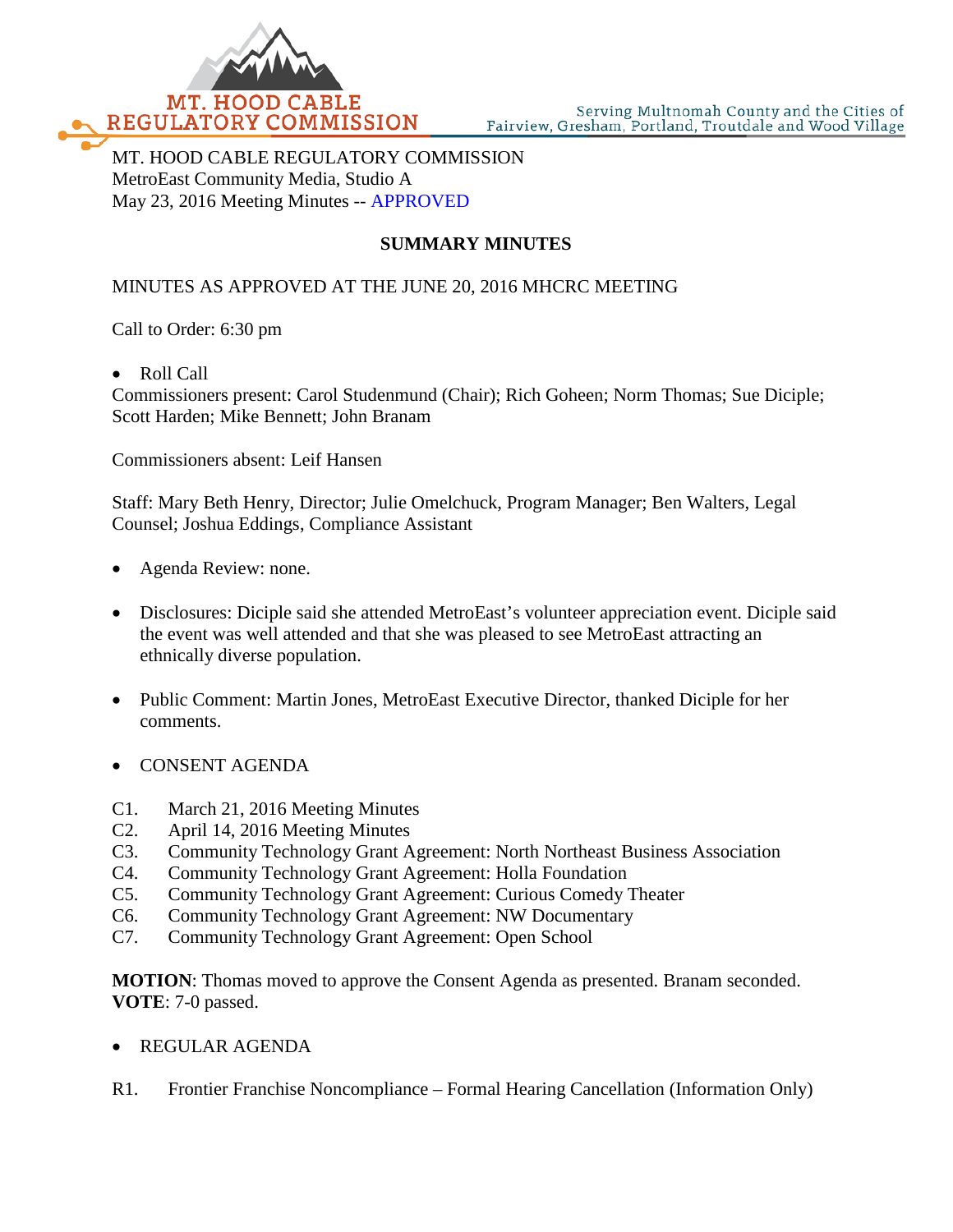Studenmund said the MHCRC had scheduled to have a formal hearing regarding a potential cable franchise violation by Frontier. Studenmund said that, as the presiding officer, she received a request from staff withdrawing the request for a formal hearing on the alleged franchise violation. Studenmund said after considering Frontier's response to staff's notice of franchise violation, staff determined that the enforcement process should be suspended pending further investigation. Studenmund said the Frontier issue raised a tangled web of telecommunications and cable jurisdictional issues and Frontier's response escalated the complexity of the proceeding in relation to Frontier's franchise responsibilities. Studenmund said staff intends to focus on working with the effected Jurisdictions and other government entities responsible for overseeing cable and telecommunications services. Studenmund said staff will be further investigating Frontier's responsibilities for extending telecommunications services, and how this responsibility may pertain to its franchise obligation to provide competitive cable services. Studenmund said staff is available to answer any questions Commissioners may have on this matter.

Bennett asked if there is an expected timeline to reschedule the hearing or resolve the issue. Walters said the issue will be ongoing as staff and legal counsel develop a better understanding of Frontier's obligation to build out services to new residential areas under both cable and telecom law. Walters said Frontier has taken the position that build out is governed by its telecommunications status, and not governed by cable franchise responsibilities, and thus claims the company is not obligated to build out.

Bennett asked how long this particular community and possibly other communities are in 'limbo land.' Bennett said he read in the violation documents that the community is currently being served by Comcast; but it is not a competitive market. Walters said that is correct; not a competitive market.

In response to Bennett's request to develop a timeline for addressing the issue, Thomas advised taking a step back to allow staff and legal counsel time to do the research necessary to understand the legal implications of the issues. Walters concurred and said staff and legal counsel will continue to research the implications and to monitor Frontier's future build out to other new residential developments. Walters said staff is keeping the effected Jurisdictional staff informed.

## \*R2. FY 2015-16 Contingency Request: Professional Services Consultant

Henry said she is retiring in July. Henry said the Finance Committee discussed a transition plan at its April 27 meeting. Henry said that because of the dual role of the position and its unique responsibilities, Committee members believe devoting resources to the transition, specifically the position recruitment process, is critical. Henry said staff is recommending the Commission contract with Paula Manley for this purpose. Henry said Manley has significant expertise in this area as evidenced by her leadership in the successful recruitment process for both PCM's and MetroEast's executive director positions.

**MOTION**: Branam moved to approve up to \$5,000 from FY2015-16 Contingency for professional services with Paula Manley consulting. Goheen seconded.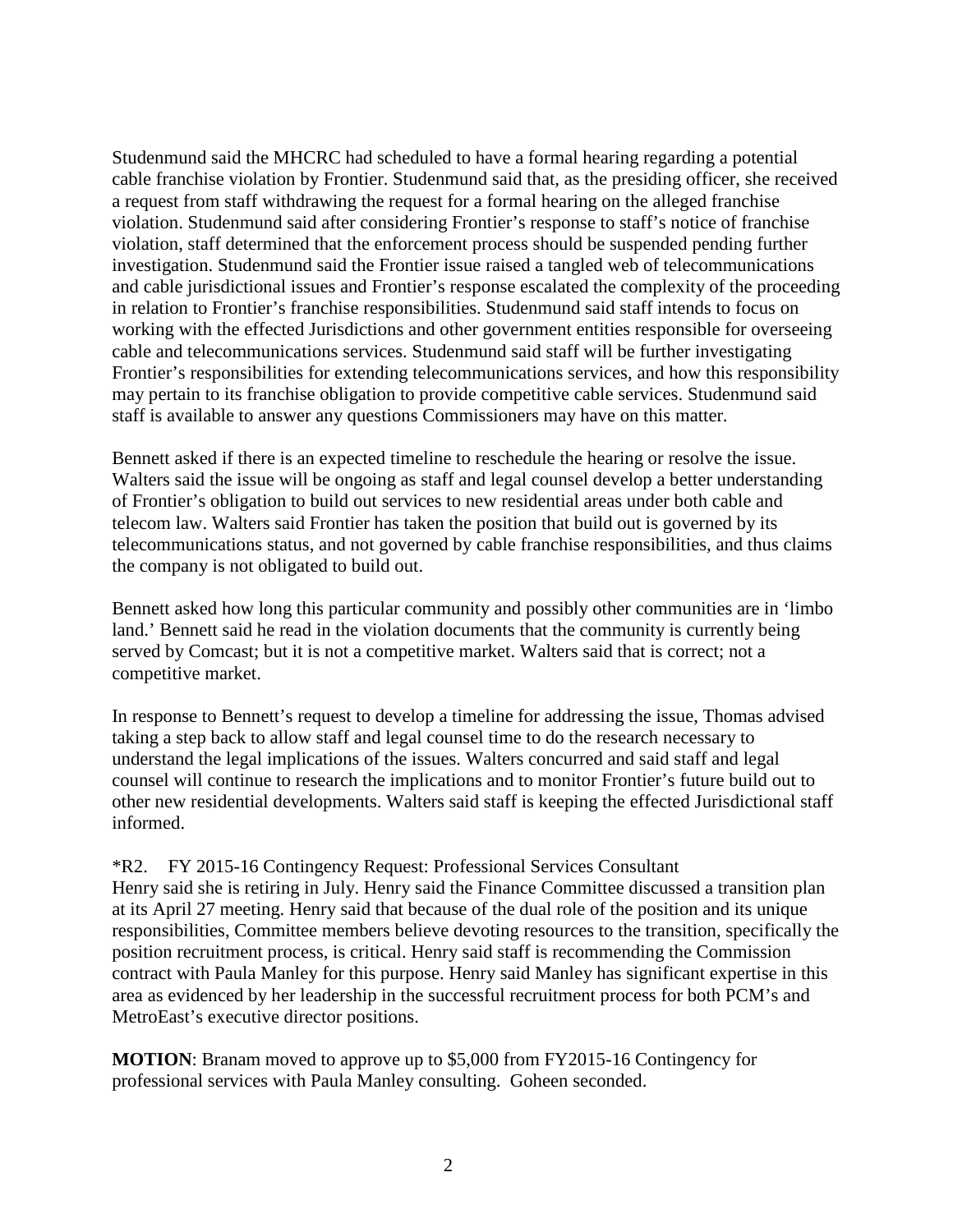**DISCUSSION**: Thomas said he hopes the City of Portland is aware of the importance of MHCRC involvement in the new hire selection process. **VOTE**: 7-0 passed

### \*R3. FY 2016-17 MHCRC Goals & Objectives

Omelchuck said the meeting packet included draft FY2016-17 MHCRC Goals & Objectives. Omelchuck said the Goals & Objectives capture new workload related to Frontier and Reliance Connects franchises expiring December 2018, the transition to a new Staff Director and to start a strategic planning process for the Commission.

In response to a question from Goheen regarding upcoming legislation that the Commission should be aware of, Henry said staff is participating with the League of Oregon Cities on the development of a policy platform, however she is not aware of any specific legislation that needs attention at this time.

**MOTION**: Diciple moved to adopt the FY2016-17 Goals & Objectives. Thomas seconded. **DISCUSSION**: none.

**VOTE**: 7-0 passed

#### \*R4. FY 2016-17 MHCRC Fund Budget Proposal

Finance Committee report & recommendation

Thomas said the Finance Committee recommends the Commission adopt the proposed FY16-17 MHCRC Fund budget and forward it to the Jurisdictions for approval. Thomas said the Finance Committee did a great job of ensuring the budget was clear and accurate. Thomas said this coming year's budget is fairly similar to last year's budget.

Omelchuck reviewed the Jurisdictional approval process. Omelchuck said the Jurisdictions are poised to consider the FY16-17 budget recommendation at Council/Board meetings in June. Omelchuck said all MHCRC members are scheduled to attend these meeting. Omelchuck said Commissioner Bennett is scheduled to present the MHCRC's Annual Report to the Gresham City Council in early June, while the budget is being considered on the consent agenda at a following meeting.

Branam asked about any staff/Commission outreach and engagement with the new City of Portland mayor elect. Henry said the mayoral transition team is still in process. Henry said she met with Commissioner Saltzman's office and received support for staff to engage with the transition team when appropriate. Omelchuck said staff will engage with Portland MHCRC representatives when the time comes to engage.

In response to a question from Harden about the \$5,000 contingency request for the Staff Director transition, Omelchuck clarified that the \$5,000 would come out of the FY15-16 budget. Omelchuck said the FY16-17 budget includes additional funds reserved for the personnel transition. Omelchuck said the Commission will have an opportunity to decide how the FY16-17 contingency funds should be spent later this year.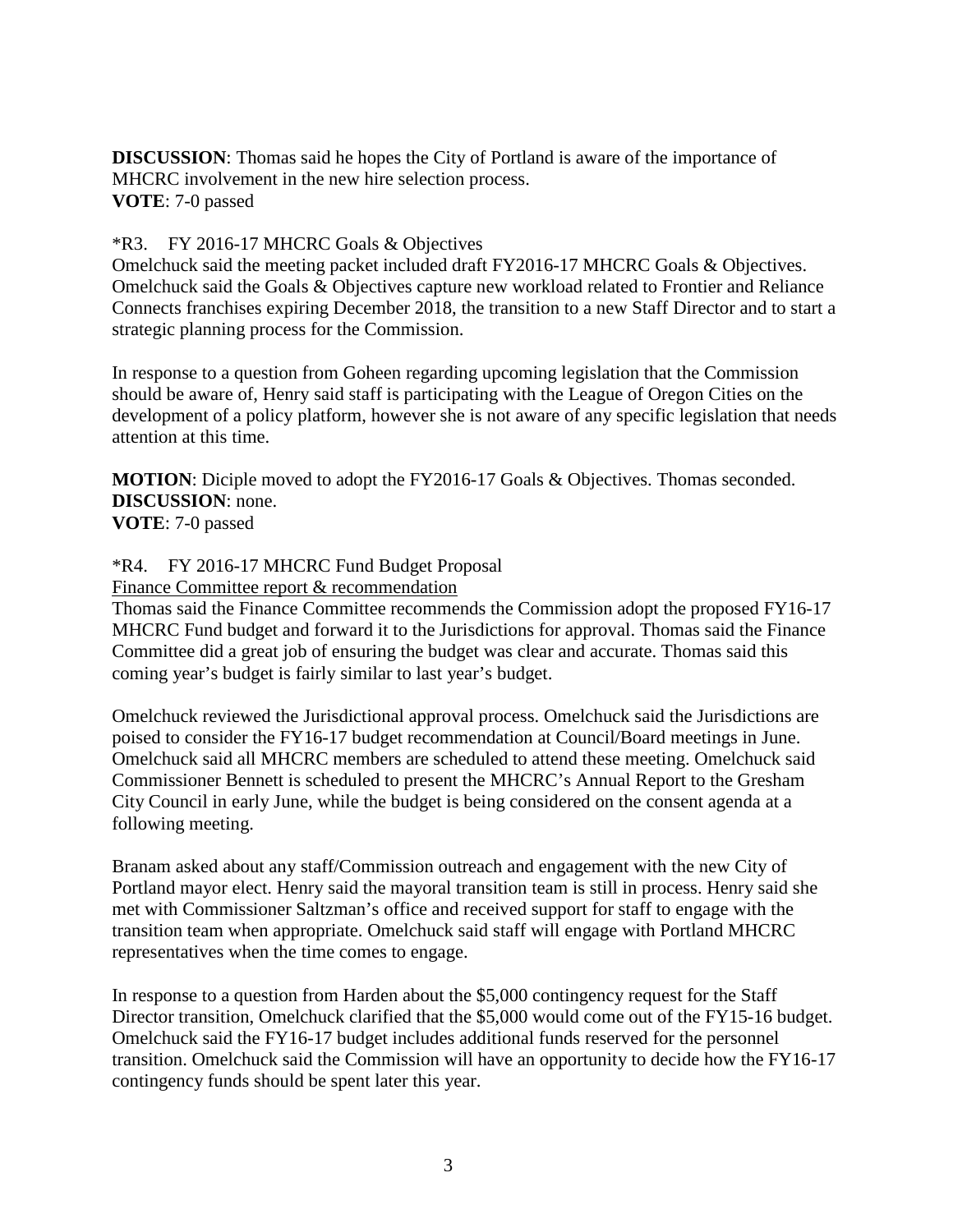Portland Community Media budget presentation

Justen Harn, PCM, gave a brief overview of PCM's FY16-17 budget. Harn said PCM is working to diversify revenue sources and investing more in training and resources for staff development. Harn said a focus of PCM's FY16-17 capital budget is equipment that will support PCM's youth and adult education programs.

In response to a question from Diciple regarding an increase in the marketing budget, Harn said PCM plans to hire a new staff position responsible for helping to market PCM's service offerings to the community.

Thomas thanked Harn for his leadership in the development of the budget.

MetroEast Community Media budget presentation

Marty Jones, MetroEast, said he has been the new executive director at MetroEast for six days. Marty said he understands from discussions with Rob Brading, that the MHCRC Finance Committee has thoroughly reviewed MetroEast's budget and that there aren't any significant changes or surprises.

**MOTION**: Diciple moved to adopt the FY2016-17 MHCRC Fund Budget and to forward it to the member Jurisdictions with a recommendation for approval. Harden seconded. **DISCUSSION**: none. **VOTE**: 7-0 passed

Thomas and Bennett thanked staff for their work on the budget.

R5. Cable Company Annual Activities Presentation - CenturyLink (Information Only) Karen Stewart, CenturyLink, said it's been one year since CenturyLink launched its service is Portland. Stewart said CenturyLink's fiber-to-the-home service now passes over 100,000 homes in the Portland/Vancouver area. Stewart said this deployment represents a significant capital investment. Stewart said CenturyLink will continue to deploy services through 2016. Stewart said this deployment enables subscriber access to the PRISM TV service in addition to faster Internet service. Stewart said that while subscribers usually inquire about the 1 gig service offered, most subscribers, once they realize their true bandwidth needs, are subscribing at a much lower level. Stewart said CenturyLink opened a new customer service store on NE Halsey and is looking to add a storefront location in West Portland. Stewart said CenturyLink continues to support local digital literacy efforts. Stewart said CenturyLink's Teachers and Technology grants are being awarded to help increase access to technology in schools. Stewart said high schools can apply for the grants up to \$5,000. Stewart said three schools in the Portland area were recipients. Stewart report that CenturyLink now has ten franchises in the greater Portland area. Stewart said CenturyLink continues to introduce new channels on a quarterly basis. Stewart said Portland Public Schools' PEG channel will launch in July.

In response to a question from Thomas, Stewart said she did not know the number of homes passed in just the Portland area.

In response to a question from Studenmund, Stewart said CenturyLink is deployed in Portland and SW Washington only.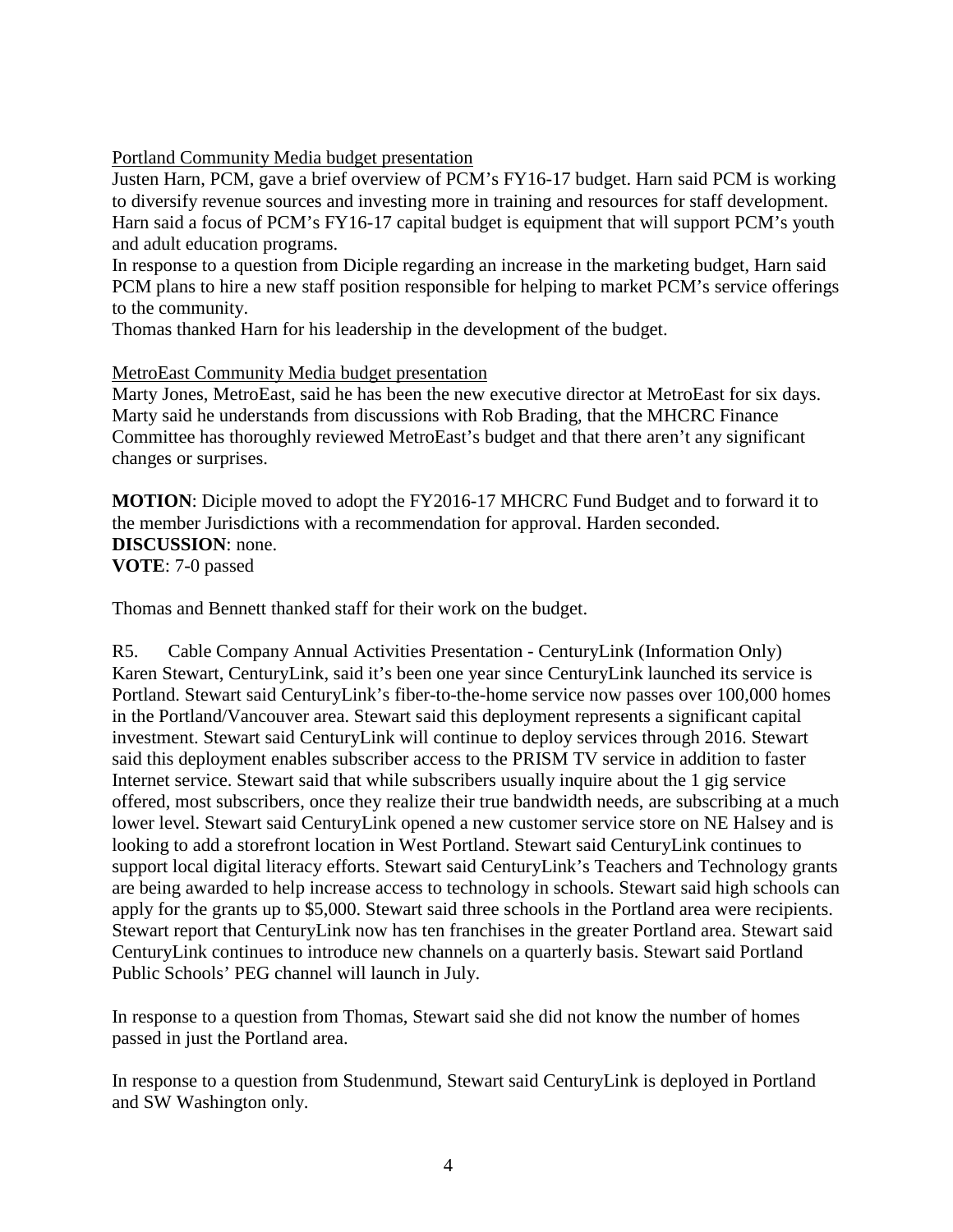In response to a question from Branam about engagement with the City of Portland' summer internships for youth program, Stewart said CenturyLink has not participated in any programs in the past specifically with the City.

- Staff Activity Reports and Updates
	- 2016 MHCRC Annual Report: Omelchuck handed out the draft MHCRC FY15-16 Annual Report for Commissioner review and comment before it goes to print on Friday.
	- FCC Proceedings Update: Henry said the MHCRC's Reply Comments in regards to promoting the availability of diverse and independent sources of video programming was included in the meeting packet. Henry said the MHCRC joined in with a coalition on this proceedings. Henry said that by participating in the Reply comments, the MHCRC is able to be more strategic in addressing issues and priority comments. In response to a question from Diciple, Henry said there is no telling when the FCC will take action on this proceeding. Henry said the FCC Chair will likely change along with the new presidential administration.
	- Digital Equity Action Plan (DEAP): Henry said the City of Portland approved a new position in support of implementing the DEAP plan through the Office for Community Technology.
	- Gigabit Cities Summit/Net Inclusion Summit: Henry said she attended the summit in Kansas City. Henry said cities from across the country attended. Henry said the Net Inclusion summit focused on national digital equity efforts. In response to a question from Goheen, Henry said the skill set for this position will likely pull candidates from diverse backgrounds.
	- TechSmart Initiative: Omelchuck said staff attended the Gresham-Barlow School Board meeting to present a "big check." Omelchuck said the Board is excited about the partnership. Omelchuck said staff is re-initiating discussions with the new Centennial administrative team. Omelchuck said staff is working to bring forward an amendment to the Pacific Research & Evaluation (PRE) consultant contract. Omelchuck said staff is transferring the student level data evaluation work to PRE in response to the PSU staff reduction.

Branam said PRE, at the MHCRC's annual strategic planning retreat, suggested there would be some limitations to PRE's analysis due to the coordination with the PSU student level data analysis. Branam said he sees some benefits to PRE conducting the entire evaluation and the possibility of gaining efficiencies and eliminating limitations. Omelchuck said the Districts are supportive of working with PRE.

In response to a question from Diciple, Omelchuck clarified that PRE is applying for access to the student level data from the Department of Education and through data sharing agreements with the Districts. Omelchuck said that PSU already had this access, so seemed to be a good fit at the time.

Branam asked if the PRE contract amendment would allow the MHCRC access to data in order to compare future student performance against performance in current grant projects. Branam asked who owns or has access to the data. Omelchuck said the data is sensitive and protected; staff will discuss with PRE the level of ownership of the data. Omelchuck said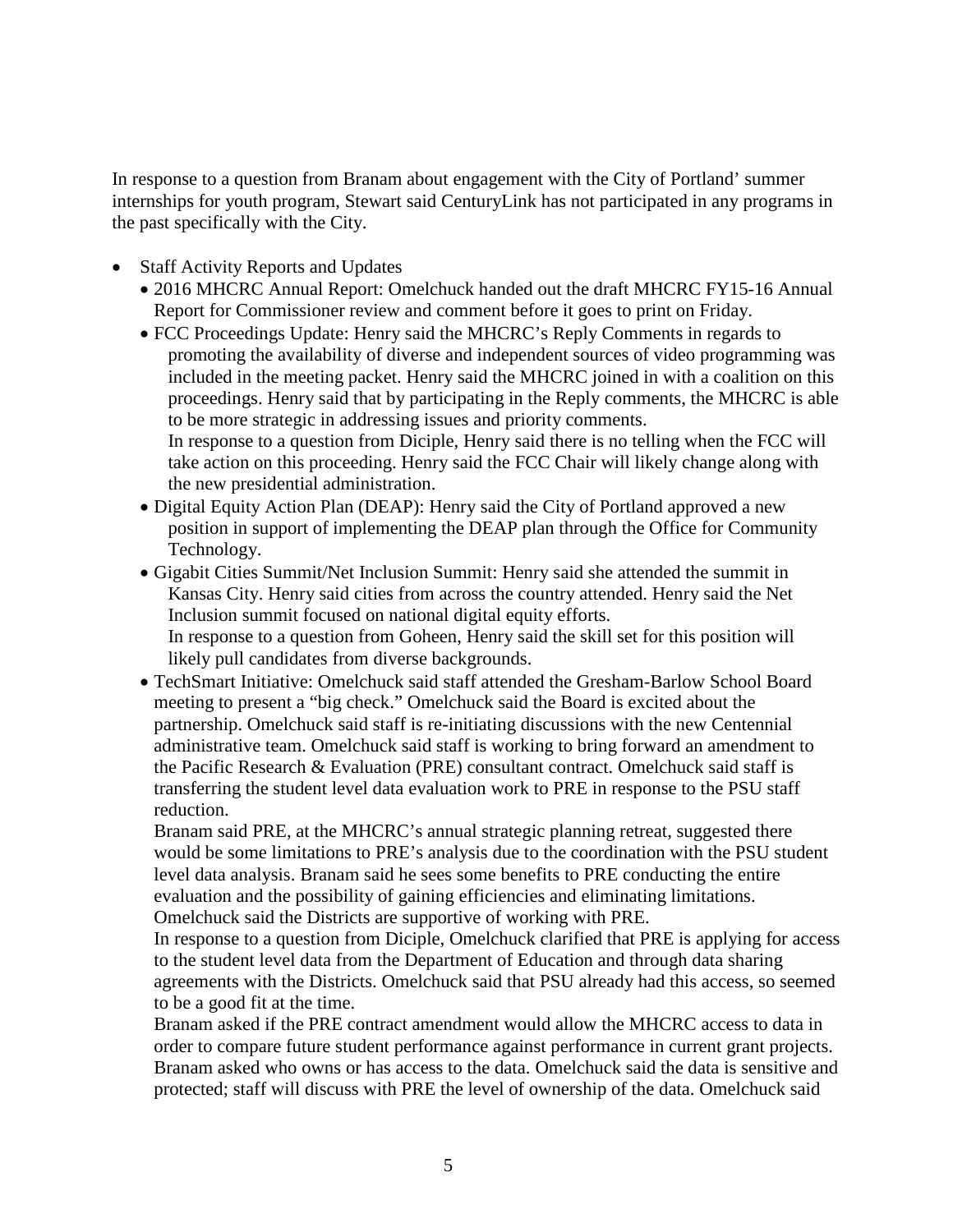she'd be happy to involve Branam and any other Commission interested in the discussion and clarification with PRE.

Goheen said the Commission is only interested in trends, not individual student level data. Bennett asked if there is a financial impact as a result of the switch from PSU to PRE. Omelchuck

- Election of MHCRC Chair and Vice-Chair: Omelchuck reminded Commissioners of the election of Chair and Vice Chair positions at the June meeting.
- Commissioner Re-Appointments: Omelchuck said Commissioner Harden was reappointed to another three year term. Omelchuck said the City of Portland is scheduled to reappoint Diciple to another term.
- Other
- Committee Reports
	- Finance Committee: none
	- Grant Committee: none
	- PCM Board Appointee: Studenmund reported that things are going well for PCM, its Board and new leadership. Studenmund said the PCM Board Treasurer agreed to continue in the position.
	- MetroEast Board Appointee: Thomas said MetroEast is welcoming Marty Jones.
- New Business; Commissioner Open Comment

Diciple said she was asked by the Alliance for Community Media Board to be a presenter at its annual conference in Boston on strategic planning processes for access centers. Diciple said she would like the Commission to consider a contingency request to support some of her travel costs. In response to a question from Branam, Omelchuck said the MHCRC contingency budget includes \$30,000, of which only \$5,000 has been allocated.

Commissioners discussed the timing of the request and the need to make travel arrangements and the process for allocating funds.

**MOTION**: Harden moved to allocate \$5,000 from contingency for Commissioner Diciple to attend the Alliance for Community Media Annual Conference in Boston.

Branam proposed amending the Motion to \$1,500 to cover travel costs and to require receipts. Omelchuck said any travel request would need to comply with the City of Portland's travel authorization policies.

**MOTION AMENDMENT**: Branam moved to provide the resources on behalf of MHCRC from the FY15-16 contingency for Commissioner Diciple to travel to and attend the Alliance for Community Media Annual Conference in Boston in accordance with all the travel rules and regulations of the City of Portland.

Harden accepted the Motion Amendment.

Goheen seconded.

Thomas proposed the Commission not take action, but rather direct staff to bring forward a formal contingency request at the June meeting that outlines the costs and benefits of the travel request. Thomas said he supports the travel but would like to see a formal request outlining the specifics of the travel. Bennett concurred.